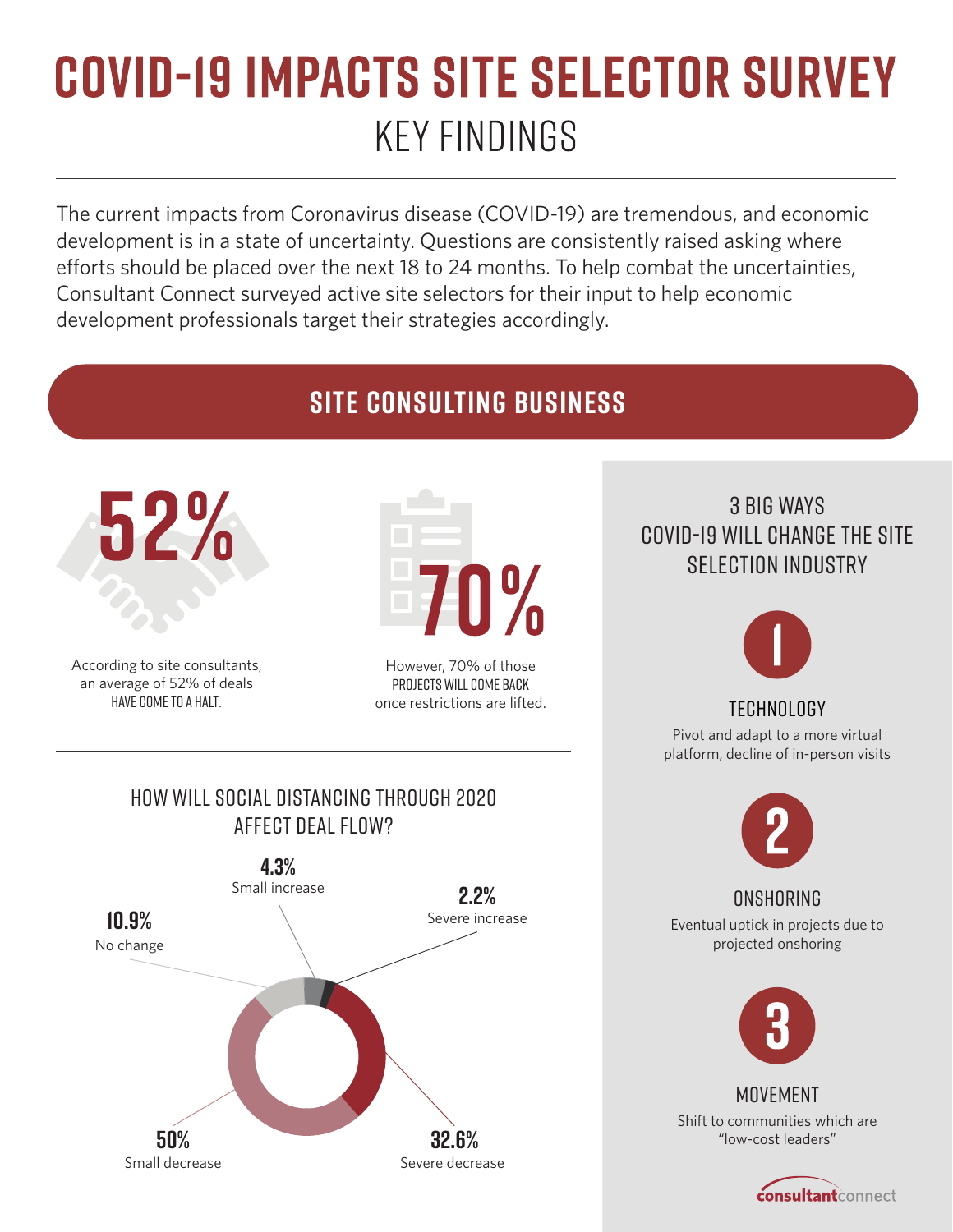## **ECONOMIC IMPACT AND RECOVERY**

70% of consultants surveyed feel that Significant Onshoring will START to happen as a result of COVID-19.

52% of consultants surveyed feel that the least likely industry to see Onshoring projects will be oil, gas and mining.

For economic developers, this is a big sign that relationships with existing employers are more important than ever. With 70% of responding consultants saying it's either somewhat likely or very likely that onshoring will happen, economic developers probably won't have to look far for projects.

**Businesses will start to look at states that include work-from-home as 'eligible employees' and they will look to states that provide some relief for IT and capital-intensive projects.**

"

Almost certainly less physical real estate will be needed for each requirement.

It's not surprising that the transportation/warehousing and agriculture/food and beverage services industries topped the list of industries which will see the fastest comeback. One consultant stated there will be "more online sales and increased stock inside warehouses," which signals economic development professionals to expect increased demand for transportation, as well as "for more warehouse space."

## **THE TOP THREE**

## top 3 industries most likely to see onshoring of projects:



Manufacturing (non-auto)

Data Centers, Telecommunications, Finance

Agriculture , Food and Beverage Services

## top 3 worries of site consultants overall right now:

Economic Recession

Uncertainty in severity of the virus and its treatment Another wave of lockdowns

## top 3 Industries which will bounce back relatively fast:

67%

59%



Transportation, Warehousing

Data Centers, Telecommunications, Finance

Agriculture, Food and Beverage Services

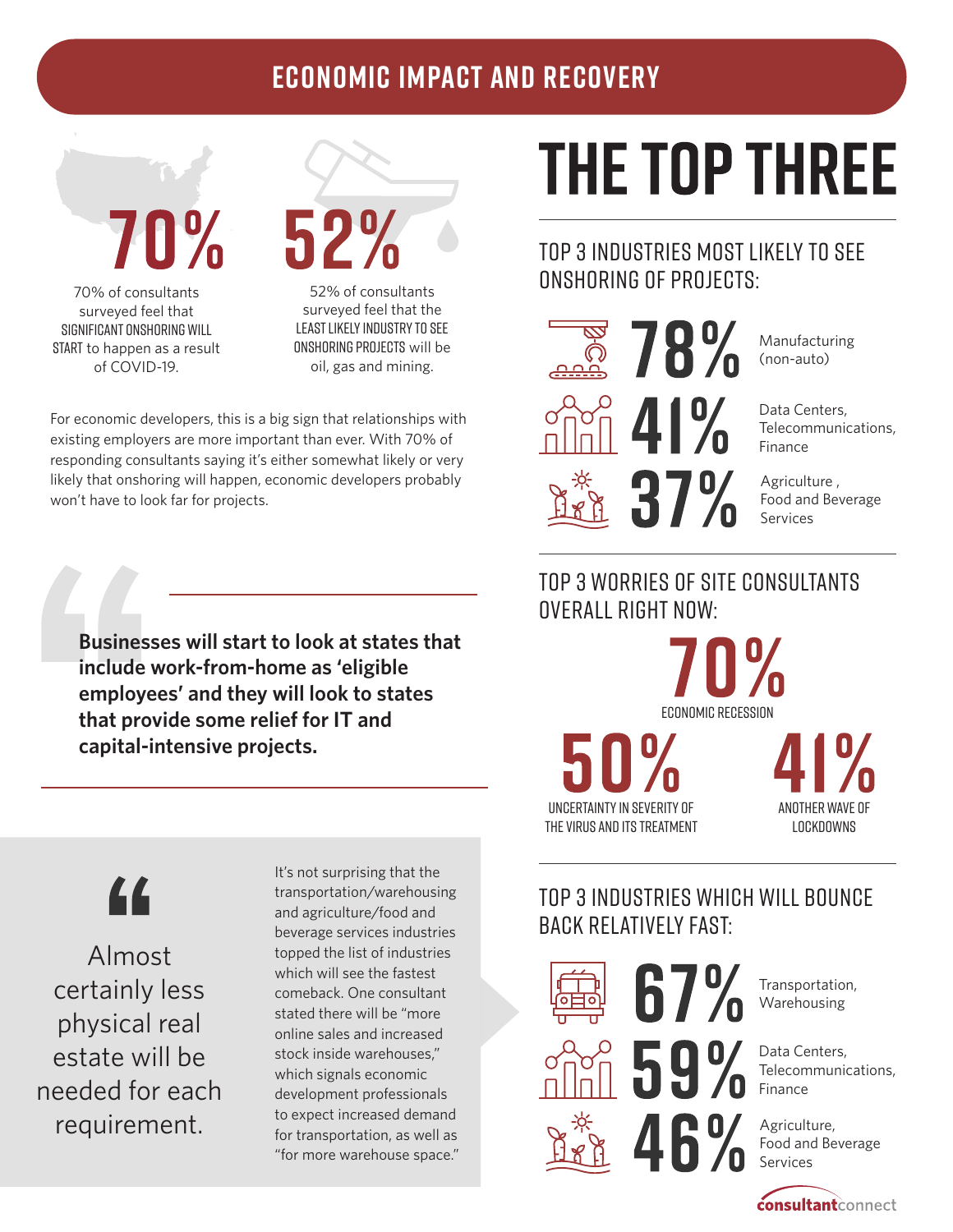The move away from large urban cores to regions with lower costs of living: We will see "a shift from metro areas to smaller cities that are poised for growth."

An increased shift towards automation: 40% of consultants mentioned an increase in automation and artificial intelligence (AI).

Shifts in consumer goods: Consultants surveyed mentioned things like changes in third party logistics (3PLs), increases in e-commerce, and increased demand for curbside service at local stores.

Supply chain shifts: "Supply chains will likely get shorter and more diversified. Instead of relying on one specific company to provide all component parts, there could be a shift to multiple suppliers to lessen the impact of a closure."

## **Workforce**

## Weekly initial unemployment claims in 2020

Workforce and talent discussions dominated the industry for the past few years. We went from low unemployment to high unemployment seemingly overnight. Once the dust settles from lockdowns, predictions of unemployment are hovering near the 9% mark.

## We asked site consultants how they think the workforce conversation will be impacted over the next 12 to 18 months, and two themes emerged:



0

2,000,000

4,000,000

6,000,000

#### **SKILLS**

Source | U.S. Bureau of Labor Statistics

"The noise is all about skills. Onshoring will exacerbate this issue even among the larger number of unemployed."

JANUARY FEBRUARY MARCH APRIL



#### **AUTOMATION**

"Workforce will continue to pivot towards higher automation, more specific and high-tech skill sets."



# UPCOMING **SHIFTS**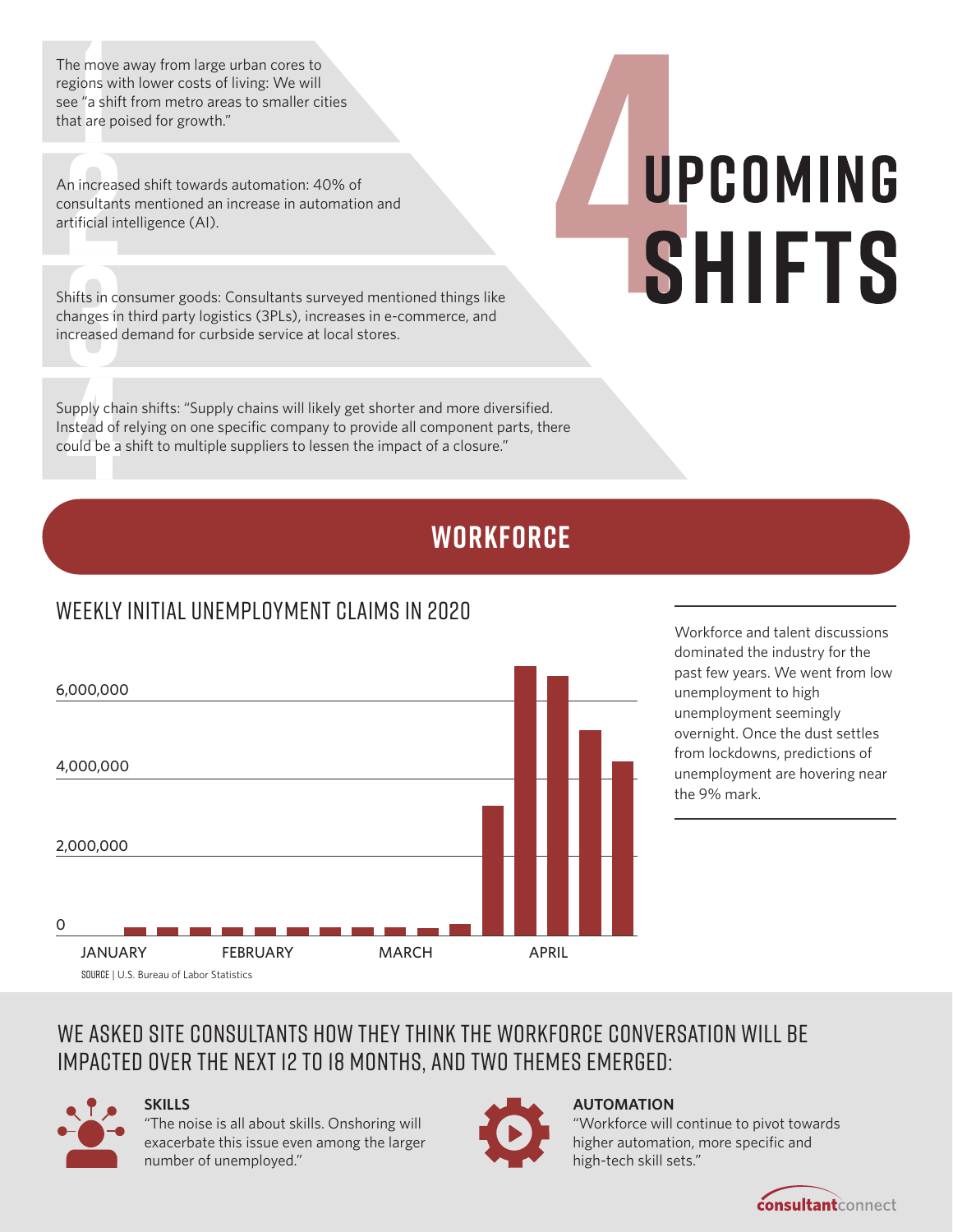## **Economic Developer Response and Recovery**

### top 3 mistakes economic developers made while responding to Covid-19:

 $\mathsf{I}^\mathsf{U}$ Flooding of communication causing Slow / No Crisis plan Inability to pivot quickly everything to feel like noise

46%

TIP | **Focus on digital marketing and outreach (virtual site tours, website).**

#### EXISTING INDUSTRY RELATIONSHIPS

"Focus on close communication with existing employers. Monitor any recent closures/downsizings to be able to share with consultants."

top 3 areas economic developers should go "all in" on over the next 3 to 6 months to prepare for what's ahead.

59% BUILDING VIRTUAL TOOLKITS

"Be prepared with user friendly websites, clear incentive policies, available designated land for building sites."

TIP | **Make sure to stay up-to-date on the current condition of the local market: know the companies doing well and the ones not doing so well.**

INCENTIVE DEVELOPMENT + RESTRUCTURING

"Be very targeted as to what industries will be the most active in the coming years and tailor incentives, proposals, and workforce programs to meet these needs."